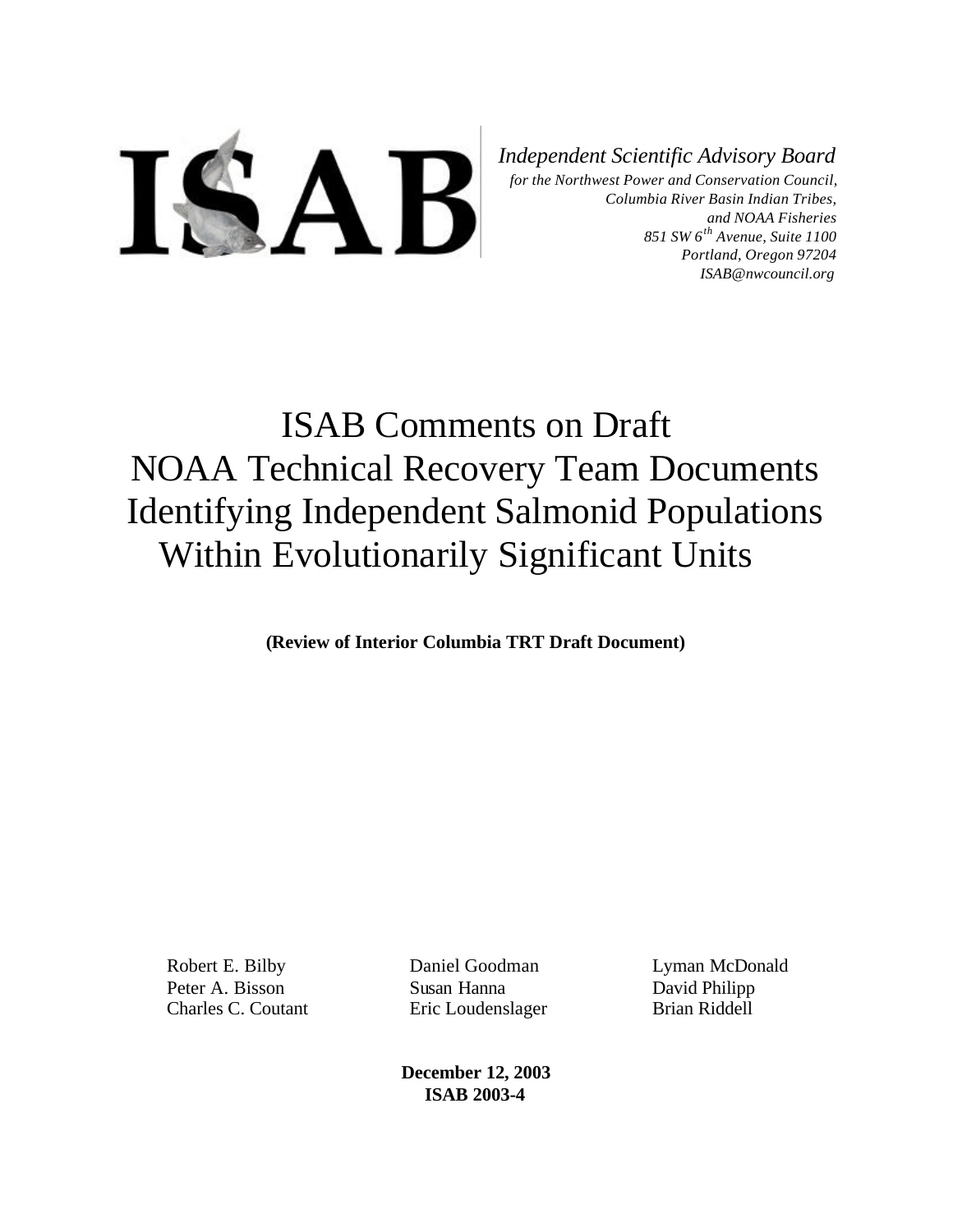# **ISAB Comments on Draft NOAA Technical Recovery Team Documents Identifying Independent Salmonid Populations Within Evolutionarily Significant Units**

In a September 10, 2003 letter from NOAA Fisheries, Dr. Usha Varanasi requested the ISAB to review the Interior Columbia River Technical Recovery Team (TRT) July 2003 draft document "Independent Populations of Chinook, Steelhead, and Sockeye for Listed Evolutionarily Significant Units within the Interior Columbia River Domain."

The review request included two specific questions:

1. Are the approaches for identifying independent populations reasonable, given the data available?

2. Do the conclusions flow logically from the data and analyses presented?

The ISAB concludes that the answer to both questions is no. Below, we provide detailed responses to each question as they pertain specifically to this document, as well as a comment on the need for consistency and rigor within the analytical procedures used in general. In our general comment on analytical procedures we did not restrict ourselves to a narrow consideration of whether the TRT used the data available in a scientifically rigorous manner in this specific instance. We also describe our concerns with the relationship among the ESA designations of "ESU, independent population, and subpopulation," under conditions of uncertainty. We offer the recommendation that a more precise and quantitative set of decision rules be developed to guide the TRTs. Finally, the document, as a self-described "working draft" suffers from some omissions and inconsistencies that preclude a detailed line-by-line review. We provide specific comments on some of these problems in the appendix to this report.

# **Response to Question 1:**

The approaches used for identifying independent populations (i.e., the set of decision rules determining which groups are split or lumped) are not explicitly identified in the document we reviewed; as a result, it is not possible to determine if they are reasonable or not. There is an entire section, "Approach to Identifying Populations," that does a good job of describing the various data types used. In some cases, this section also does an adequate job of listing the analytical tools used to perform primary analyses and portray those results (e.g., the dendrograms or PCA Graphs for genetic data – see Appendix A). What is missing is an explicit explanation of how the data, once analyzed and portrayed (e.g., as a dendrogram for allele frequency data), are *interpreted* to make decisions on where to draw boundaries around independent populations.

Specifically, the first paragraph in that section (p. 5) states, "We used a variety of data types to define groups at both levels of population hierarchy (Table 2)." (The two levels were "major groups of potential populations within ESUs" and "independent populations within those major groups", and the ambiguity associated with the definitions of those levels is addressed in our general comment below.) Unfortunately, how the analysis of any given data type was actually used in a decision to establish the independence status for any two or more populations was not stated.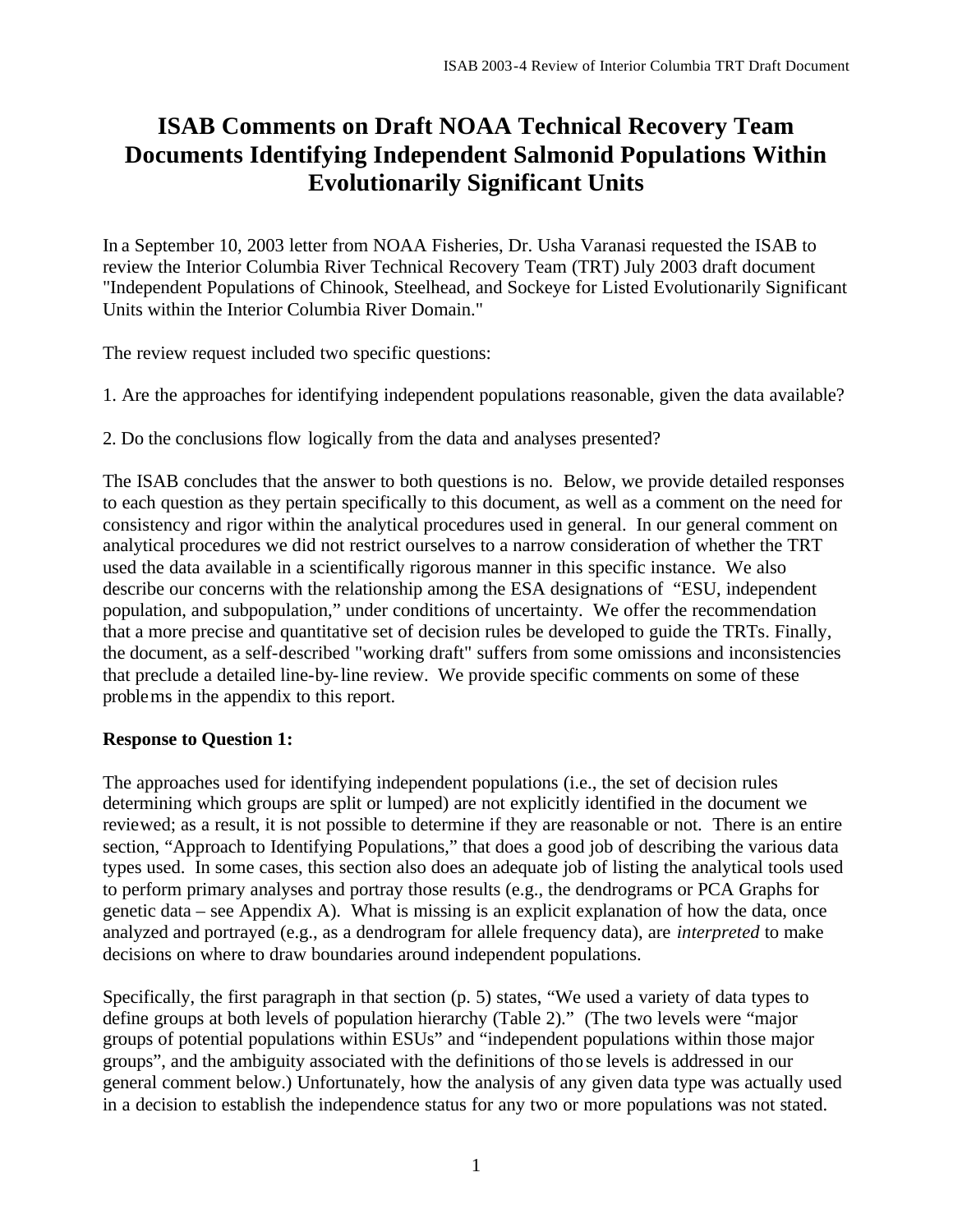Furthermore, it is repeatedly stated in the document that multiple data sets were integrated into all of these decisions, but no explicit description is given of how that integration was accomplished. Two data types - genetic attributes and dispersal distances between spawning reaches (p. 6) provide the primary sources of information to delineate population structure. We provide comments on the analyses of both these data sources.

Genetic attributes. In the Results Section I, Snake River Spring/Summer Chinook Salmon, in paragraph 2 on page 11, it is stated, "Based on genetic (Figures I-1 and I-2) and geographic considerations, we established five major groupings in this ESU." Later, it also states, "We further subdivided these groupings into a total of 31 extant demographically independent populations (Figure I-3)." Nowhere, however, does the report state the basis for making either of these delineations, much less, how the decision rules used to categorize major groupings and independent populations differ. We are not questioning the technical correctness of the dendrogram (Figure I-1) or the PCA analysis (Figure I-2) in portraying the genetic relatedness of the populations analyzed. We are questioning how those genetic results were used to identify "major groupings" and to define the boundaries of the independent populations as shown in Figure I-3. It is also unclear how those genetic data were weighted relative to other data types and then how the information from all of the different multiple data types were integrated to make the final decision portrayed in Figure I-3.

Dispersal distances between spawning reaches. The TRT used a 10% migration threshold attributed to Hastings (1993), below which the populations are not anticipated to bear on each other's demography or extinction risk. This approach merits a second look in the context of a metapopulation model that satisfies other conditions. For example, would not a 5% migration rate counter a 4% rate of local population decline (assuming effective inter-mating), so that the migration rate made the difference preventing deterministic local extinction?

At this time there are insufficient data available on reproduction of fish originating from one population and spawning in another to estimate migration. Consequently, straying data from tagged fish are used to estimate the distance from a release or tag site beyond which only 5% of a released population would be expected to stray. This approach is used as the basis for arguing that spawning locations beyond these distances are not contributing important numbers of spawning adults. The available data to establish these distances is unfortunately very sparse, particularly at intermediate distances. Appendix B of the report explains the approach used.

The ISAB had three summary comments concerning the analysis of dispersal distances and distances between spawning sites as presented in Appendix B (more extensive technical comments are provided at the end of this report).

1. While it was very worthwhile to try and use local data to define the dispersal distance, there are treatments of the data that could be more fully described and justified. In particular, it is not explained why individual tag recovery distances were not used. Further technical comments are provided for the authors in an appendix to this report.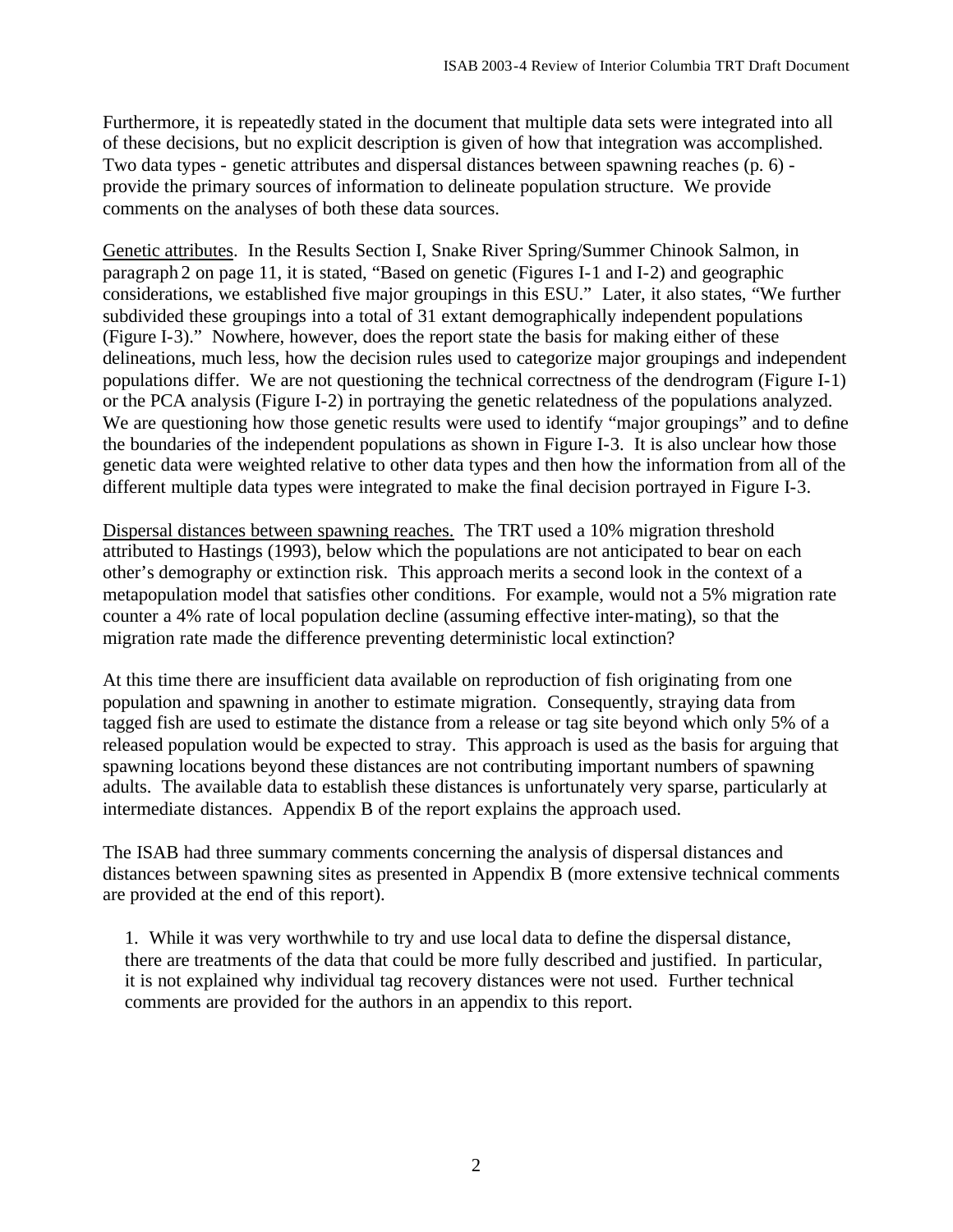2. The regression analyses used will result in very optimistic results (i.e., reporting unrealistically favorable precision and accuracy values). All sources of uncertainty in the data should be incorporated in this analysis and simulations used to estimate the range of variability in these results.

3. There seems to be a fundamental "disconnect" between the quality of data available for this analysis and the resulting estimate of small dispersal distances used to identify individual population units. A small dispersal distance will result in more individual units, and consequently may inform the decision over how many units need to be conserved. The basis for the small population units needs a sound scientific foundation. What is missing in this presentation is whether the number of population units would be sensitive to any other dispersal distance that could be estimated from these data? For example, if the upper 95% or lower 95% C.I. estimate was used, rather than the point estimate would that actually change any decisions on identifying independent population units?

Given the limitations and uncertainty of these data, an objective means to assess the uncertainty would be to conduct a sensitivity analysis (or just a review of the number of population units) using a range of dispersal values. For any population unit for which the dispersal distance contributed to the decision to establish an independent population, a consideration of these alternative distances should be included and explicitly justified. It is notable that in these authors' Discussion section, the examples from the Puget Sound and Lower Columbia/Willamette regions each chose larger "cut-off" values than the 30 km suggested from Appendix B.

As the report stands now, decisions on what constitutes an independent population seem to have a large subjective component that is, based on a process not described in the document. We understand that data sets are not perfect nor complete for all populations. We understand that no universal algorithm has been formalized to synthesize the input information into a single numerical outcome. We understand that various data inputs need to be weighed differently. Without a clear explanation of how the authors actually integrated the various datasets to come to their conclusions, then why show any data at all? Furthermore, if a synthesis was developed on a reasoned basis, why not lay out the procedure, so that it can be made consistent in future applications? This omission becomes increasingly important as decisions for independent population delineations are compared either across ESUs within a single TRT jurisdiction or across TRT jurisdictions. It is also quite likely that those comparisons will be made not only by scientists and managers, but also by stakeholders. If the decision rules are inconsistent, flawed, or not transparent, then the report will fail to accomplish its intended purpose.

#### **Response to Question 2: Do the conclusions flow logically from the data and analyses presented?**

The conclusions do not flow logically from the data and their analyses. There is a need for more analyses of the available data and for more transparent interpretation of those analyses. The presentation of the data and their analyses are embedded in lists of major groups and independent populations as the justification for those lists. Consequently, there is no visible logical transition from data, to analysis of the data, to interpretation of the analysis, and then finally to recommendations on how to subdivide or aggregate population groups into independent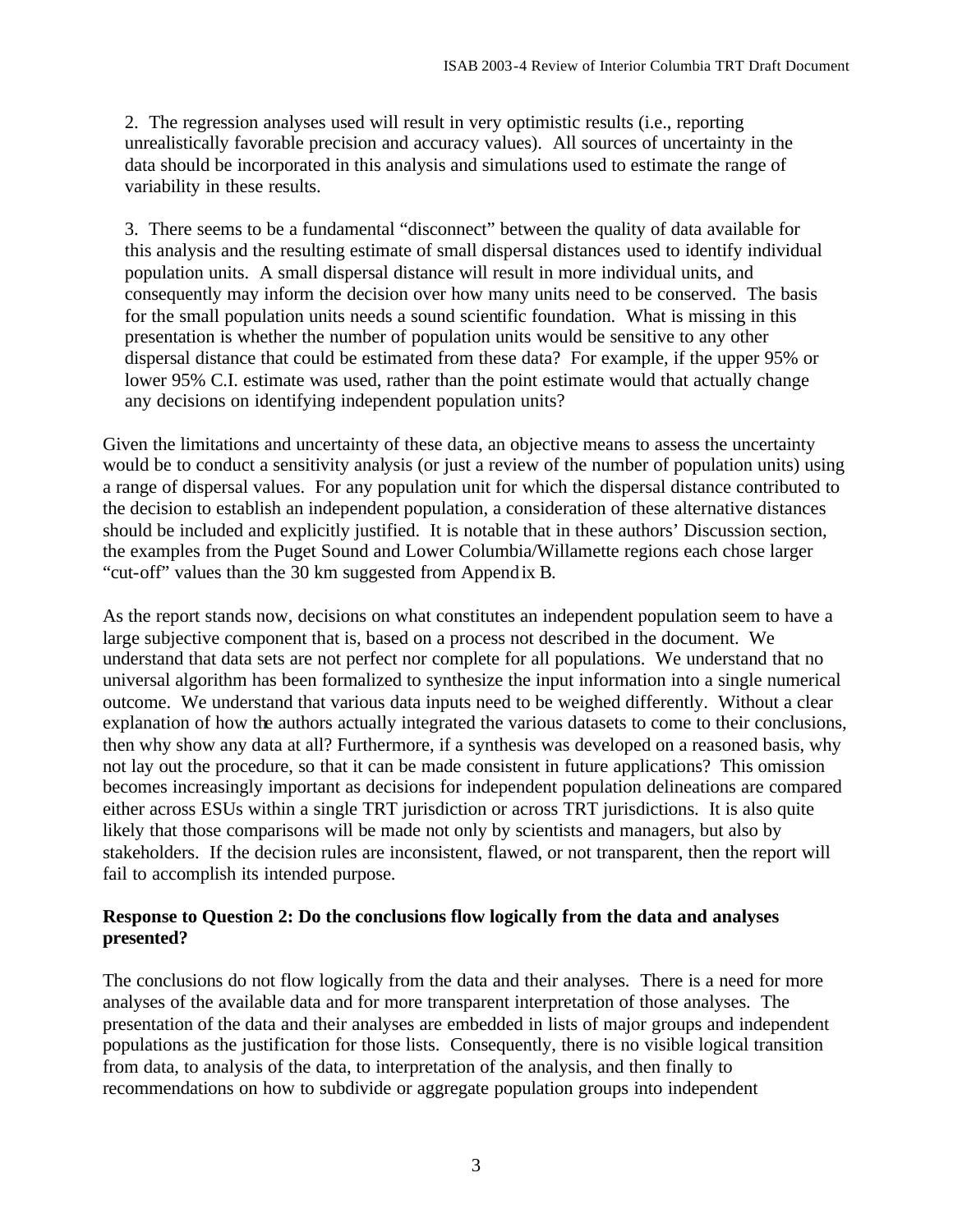populations. Each ESU section begins with very little data or analysis; major population groups and independent populations are listed almost immediately, with little text justification provided for the list. It would be better to present (cite) the data available, summarize the analyses of those data, and then provide an interpretation of those analyses as they pertain to the process of identifying independent populations, including evaluating population fragmentation and bottlenecks, as well as estimating population size and migration. Producing the list of populations would be the final step. This format for the flow of data and analysis was the format used in *Upper Columbia River Steelhead and Spring Chinook Salmon Population Structure and Biological Requirements* (Ford et al 2001). That organizational format provided a clearer picture of how and why the final conclusions were reached.

# **Logic Flow in the Bigger Picture**

Consideration of the logic flow in the effort of any one TRT to delineate independent populations raises the natural question whether the process is consistent across the TRTs. This concern implies a need for coordination, guidance, and perhaps policy, above the level of the TRT. We believe this concern merits some attention.

The ESA, as originally written, applied to entire species. Later amendments provided the option for listing a "distinct population segment" of a vertebrate animal species population. If a distinct population segment (DPS) is so listed, all the crucial regulatory decisions under ESA, such as delisting, up or down listing, establishing recovery criteria, designation of critical habitat, and evaluation of jeopardy, must apply for this particular DPS in a manner independent of the rest of the species' population segments. That is, for example, the decision to delist such a population must be done for the entirety of the DPS; it is not legally possible to declare only part of the DPS recovered. Furthermore, because the decision to delist a DPS must be based entirely on evaluation of status and trends of that population segment, considerations of the status and trends of other population segments of that species cannot legally bear on the evaluation. As a result, in a decision to list a DPS, the delimiting of this population unit has far-reaching regulatory consequences.

The language of the ESA itself does not define a DPS very carefully. Subsequent rule making by NMFS and USFWS has developed some policy toward defining what may constitute a DPS. In particular, NMFS has defined what it calls an "evolutionarily significant unit" (ESU) as its working definition of what will constitute a DPS for purposes of ESA decision making with respect to salmon. In considering the general question of "viability" indicators for Pacific Salmon -- for the purpose of establishing recovery criteria and providing a standard against which jeopardy might be assessed -- NMFS issued a document (McElhany et al, 2000) "Viable Salmonid Populations and the Recovery of Evolutionarily Significant Units" that defined a hierarchical classification of the population components of a species. In that definition an ESU might consist of more than one "independent population", and an "independent population" might itself consist of more than one "subpopulation." This discussion drew on an existing scientific literature concerning the dynamics and genetics of spatially structured populations, called "metapopulations."

There is widespread scientific agreement about the existence and importance of spatial structure in natural populations. The available scientific evidence, however, often points more toward a continuum of degrees of local demographic and genetic independence of spatially defined units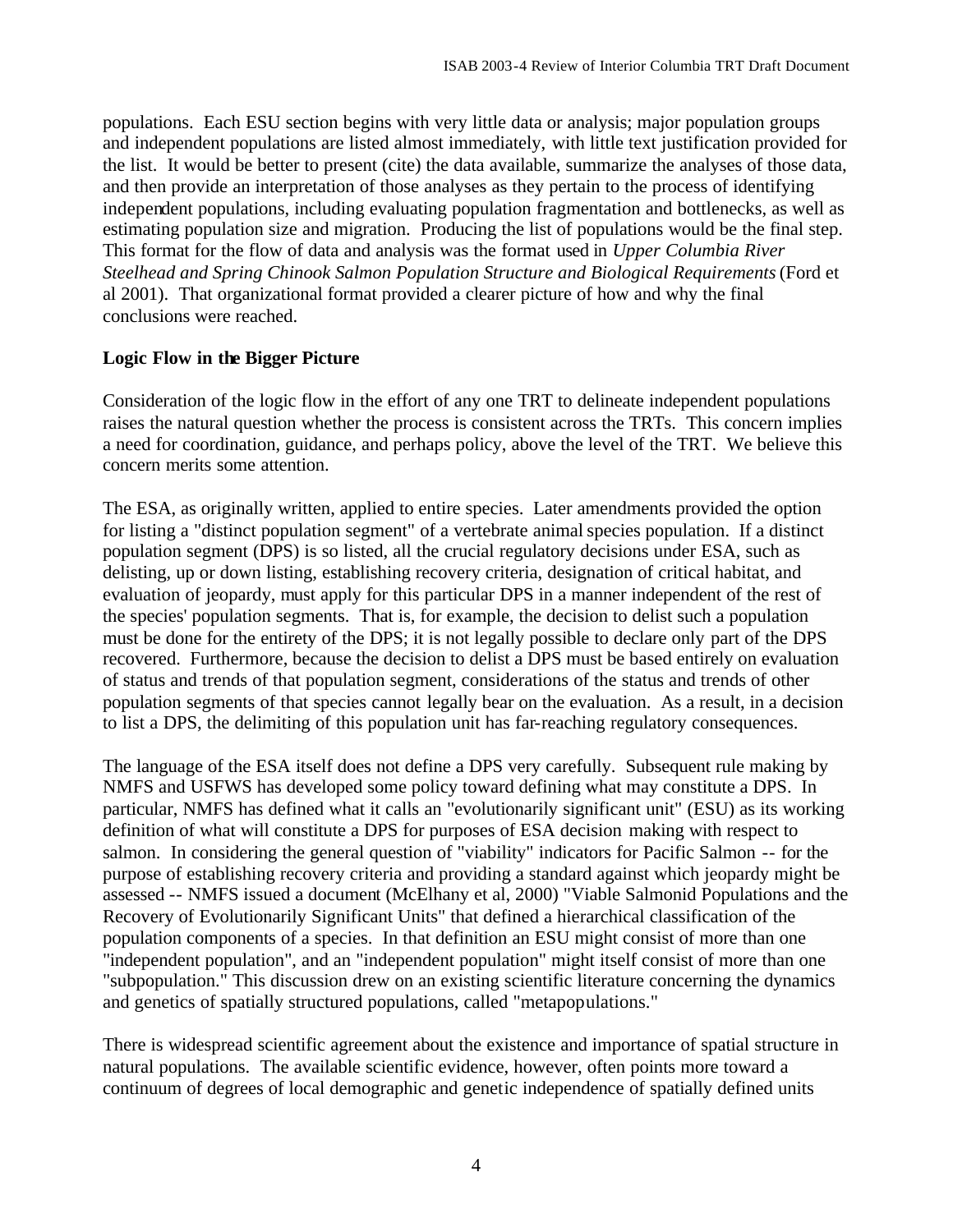below the level of species. That is to say, a particular hierarchy constructed of ESUs, "independent populations" and "subpopulations" as proposed in McElhany et al. (2000) may, from a scientific standpoint, be a system of definitions designed more to help organize management decisions than to delineate unambiguously recognizable building blocks. For example, although the working definition in McElhany et al. (2000) states that an "independent population" does not interbreed with other components of the species "to a substantial degree," on the same page it is acknowledged that "reproductive isolation forms a continuum." It seems, therefore, that the designation of "independent populations," may result in the imposition of an artificial black and white classification on a reality that is actually some shade of gray.

Resource management copes with such uncertainty by defining "decision rules" with margins of safety that reflect the relative severity of the consequences of decision error. The burden of proof is allocated in such a way as to make less probable the errors with the more severe consequences. (The "precautionary principle" embodies one set of priorities identifying those errors that are more rigorously to be avoided.) When decision rules are stated statistically, using statistical confidence limits on an estimated quantity, the weight given to the uncertainty is in proportion to the statistically measured amount of uncertainty in each instance.

The definitions for ESUs and "independent populations" are not formally embedded in such a set of quantitative decision rules that state how the viability of the independent populations will be quantified or how the resulting component viability estimates will be combined to make a decision about the status of the ESU. We are, therefore, in the dark as to what margins of safety are appropriate for various stages of the decision process, or how these margins of safety are to be instituted. For that reason, we have no basis for judging whether a particular attempt to identify "independent populations" from inadequate data is leaning too far in the direction of lumping or of splitting.

The ISAB believes that the lack of clear decision rules are issues that should not be the responsibility of each TRT to remedy independently. For consistency, these issues should be resolved at a higher organizational level. There is a literature that discusses the interplay between science and policy in defining management units (Taylor, 1997; Taylor and Dizon, 1999). There is a literature within applied fisheries science on the use of statistical procedures to optimize fisheries management decisions under conditions of uncertainty (Punt and Hilborn, 1997; Harwood and Stokes, 2003). There is a parallel technical literature on the use of statistical procedures for conservation decisions (Taylor and Dizon, 1996; Taylor and Wade, 2000; Martien and Taylor, 2003) and most specifically for ESA decisions (Goodman, 2003). Review of case studies in applications to fisheries management indicates that straightforward decision rules that use data inputs in a direct way have achieved the greatest level of institutional success (Harwood and Stokes, 2003).

We are aware that there are tradeoffs between a centralized and a decentralized approach. The possible liability in developing a "one size fits all" formula is that it might not really fit all. Although a less formal decision system allows more scope for local adjustment, at the same time, local adjustments in a set of similar decisions can manifest themselves as inconsistency across the set. NOAA Fisheries is facing a large number of nominally "similar" decisions in managing the many salmon ESUs listed under the ESA. Differences in how decisions are made for these ESUs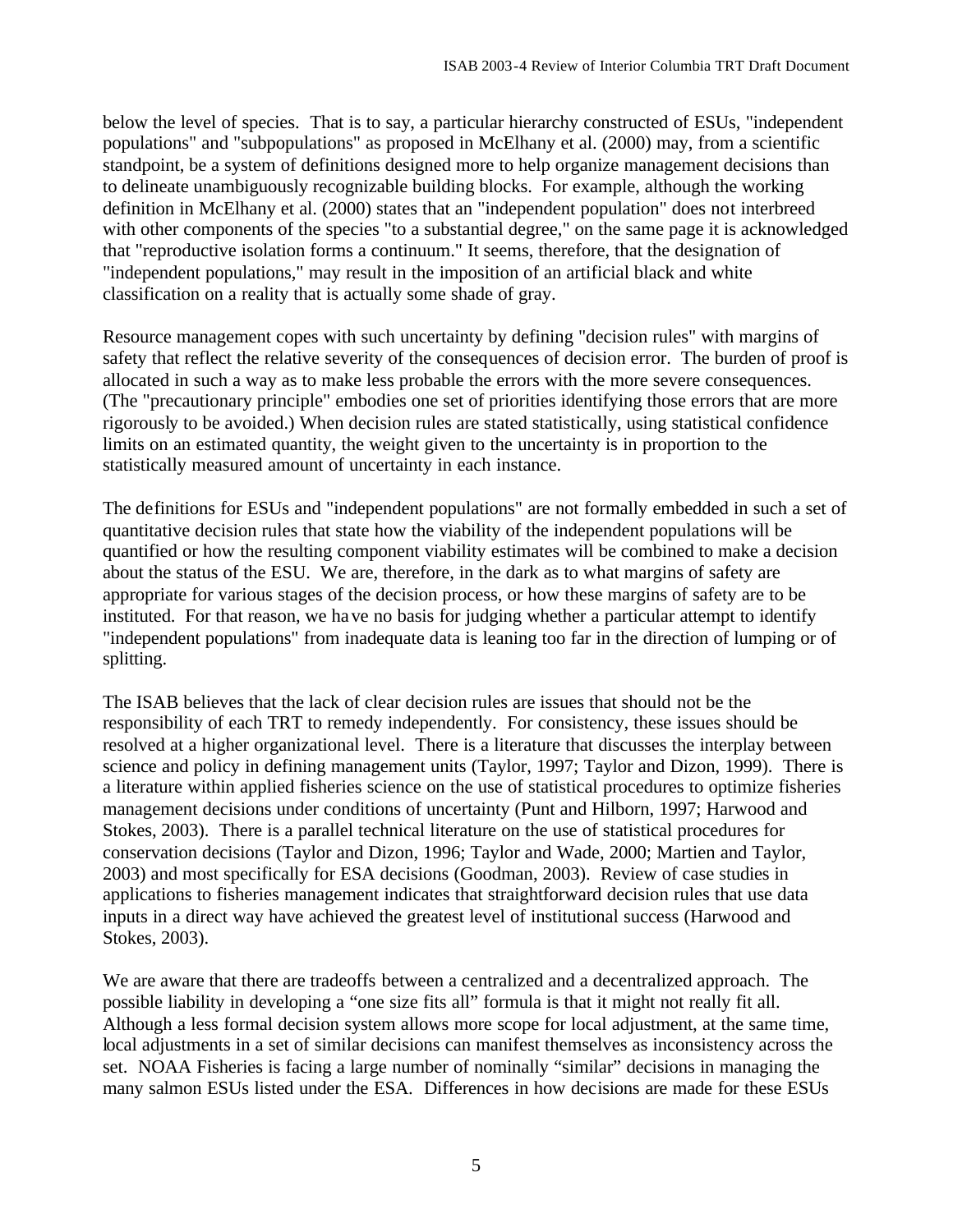will be quite visible. If those differences can be interpreted as differences in how protective, how precautionary, or how conservative the decisions are, these differences are likely to become a cause for controversy. The challenge is to develop a formal decision rule that really is consistent, that uses all available relevant information, and that functions adequately when confronted by information gaps. Because the various TRTs are at different stages of their efforts, we would encourage NOAA Fisheries to review the entire set for consistency, and to abstract from the examples that seem more advanced and more convincing, a set of rules to guide the others.

To minimize ambiguities we offer several recommendations. First, we recommend that NOAA Fisheries develop a set of more precise quantitative definitions that link ESU, "independent population", and "subpopulation". The definitions provided in McElhaney et al. (2000) represent an obvious starting point to facilitate both internal scientific consistency and eventual integration into policy. We note that the definitions in that document constitute a vision for what each population unit *is*. The next step in making these definitions operational for decision-making purposes is to define how to *recognize* these units on the basis of available data.

Second, we recommend that these definitions be combined with a set of decision rules indicating how viability will be assessed for "independent populations," how the viability of component "independent populations" within an ESU will determine ESA status for that ESU, and what burden of proof will apply to setting boundaries of "independent populations" when the data are incomplete and the conclusions are uncertain. We are aware that some TRTs, such as Puget Sound and Lower Columbia Willamette, have produced documents describing viability criteria for independent populations in those domains, but we have not reviewed those documents. We also understand that McElhany et al. (2000) and the recovery planning documents available on the NWFSC web site discuss these issues in general, but we are unaware of any formal set of statistical decision rules adopted by NOAA to encompass the entire recovery planning process from identifying populations to formulating ESU-level recovery criteria. We encourage NOAA Fisheries to develop such a set of rules.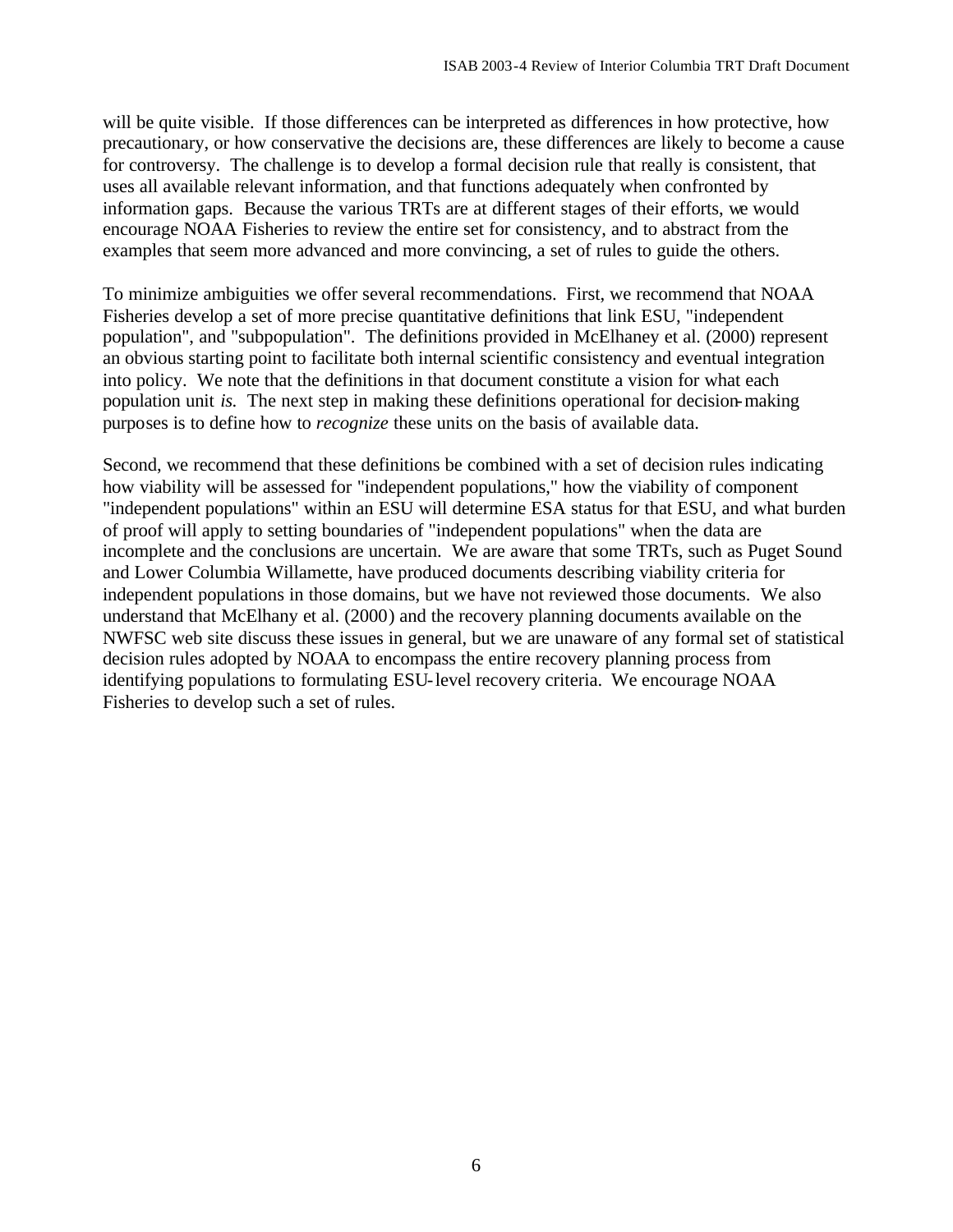#### **Technical Appendix concerning Appendix B of the TRT draft report**:

Although the data used in the three examples are pooled within a stream with known recoveries of strays the distribution of the tags in a stream does not seem to be used. A "weighted distance" is estimated to represent the distance between source and strays, but it is not apparent why a weighted average is used versus the location distances of actual recoveries. The answer to this may be that the redd counts are used as a better representation of the distance that fish stray, since recoveries of strays would be affected by their downstream drift or movement after spawning. A significant source of uncertainty is how many strays were actually detected in a reach. In any carcass sampling program, there is a sample size and an estimate of the total population involved. The number of tags recovered is, therefore, an estimate of the true number of tags, plus an estimate of the uncertainty in that number. This issue becomes increasingly important when different sampling programs are being compared in one analysis. For example, if fish (total and marked) are counted past a fence at one site, but estimated in a stream in another site, what is the appropriate tag estimate to use in this comparison? The upper bound of a confidence limit on the number of tags would be most appropriate, as compared to the estimated average used in this analysis. The regression analyses are also likely to underestimate the uncertainty in their results. While the text refers to using the 95% C.I. values, the dispersal rates used are actually the regression value at the 5% stray level. Furthermore, based on the methods described, the 95% C.I. values stated from the regression analyses are estimated with an assumed normal error structure (although methods are not explicit on this point). Since these data are very sparse, however, a normal error estimate would be very conservative. A more appropriate estimate of the regression uncertainty would likely be a non-parametric simulation to derive an empirical range for any level of C.I. that many be desired. Why would only the 95% CI value be of interest? Finally, the authors actually do acknowledge the problem of finding strays as the distances from source increases. The sensitivity of results to this issue could also be investigated through simulation.

Results (p. 136) A few points would help to clarify the results. The first issue is to more clearly describe the statistics being used (e.g., page 137, 95% CI Mean versus 95% CI Estimate). Formulas may not be meaningful to some readers, but this makes the need for a clear description more important. Second, it was not apparent why Table 8 was included after Data Set 1 on page 137, and how were the John Day and Upper Columbia results combined? It also seems that the graphic display of data from Data Set 1 were not included.

A significant issue to address is the limited data in Data Set 3 between zero and about 50 km. The authors note this problem but then proceed to conclude that this data "supports the assumption that stray rates would be less than 5% for distances less than 40-50 km." This statement again does not account for uncertainty in the estimates but is also more a function of the curve fitted than the data. Confidence in this example is overstated in the Discussion also.

Discussion (p. 140) The discussion begins by introducing that most recoveries occur within 10 km from release and that "there are few to none farther than thirty km away." If the objective of this analysis was to determine the dispersal distance for 95% of the fish, what is the basis for subdividing the areas within the 30 km distance? It is certainly possible to have two populations within this distance, such as different run-timing groups, but this seems to be a separate question than the one addressed in this Appendix. The second paragraph on page 141 refers to the Data Set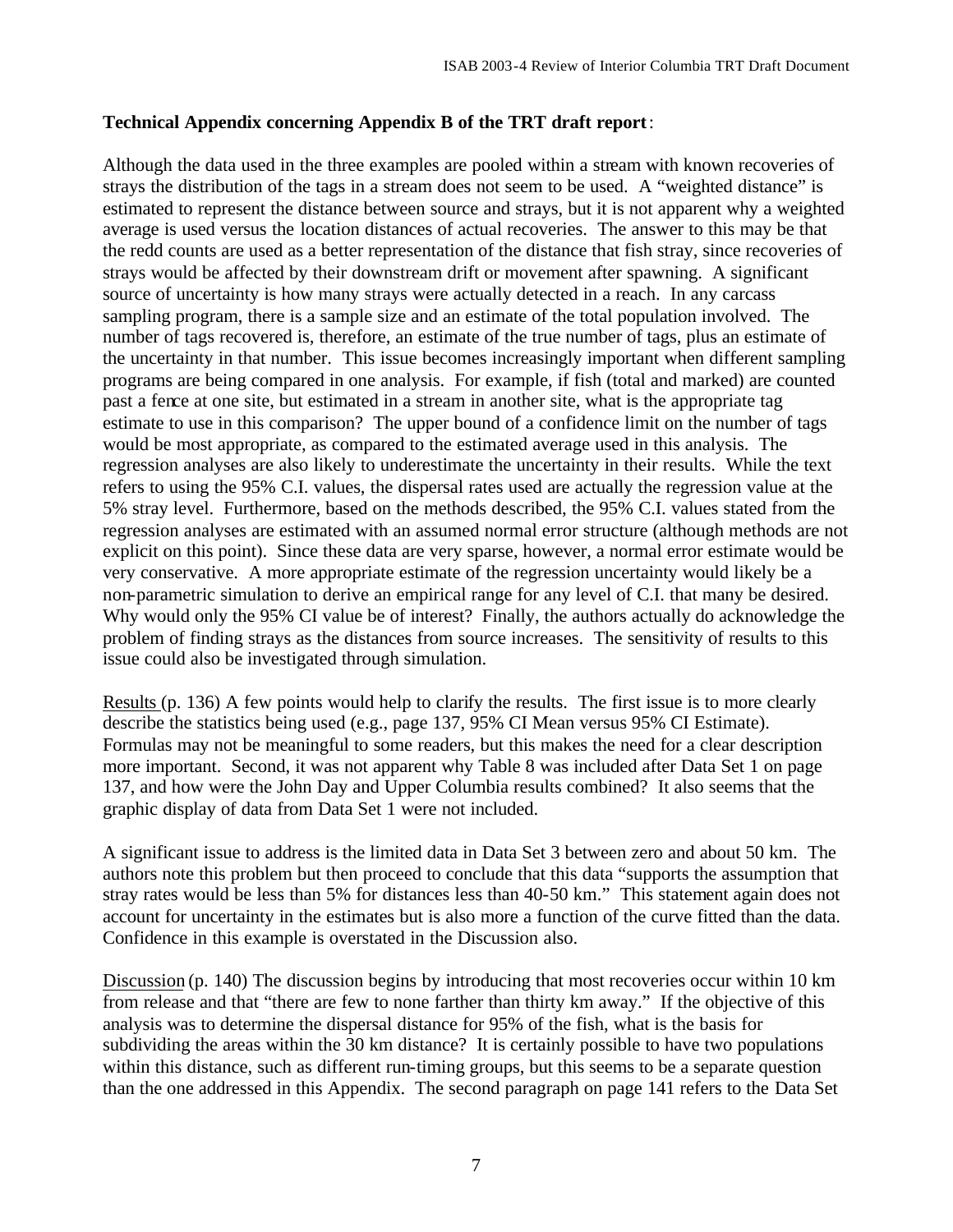3 results. The authors should consider whether the data presented in that example adequately support this statement. And in the forth paragraph of page 141, the authors compare their results with other regions and analyses. Given the concerns presented for the uncertainty in these data and the use of mean values, the authors should ensure that the distances being compared between reports are actually comparable distance metrics.

#### **Appendix: Additional specific comments**

We recognize that the document is a working draft. There are errors of fact, description, and omission to such an extent that they limit effective scientific assessment of data presentation and analysis. We trust that the TRTs and NOAA Fisheries will achieve a higher standard in the final document. This general assessment is based on the lack of a convincing framework for analyzing available data, the organization of information in the document, and style changes and editing needed to improve the readability of the document. We list some examples below.

For example, consider Figure I-1. The sample numbers in the dendrogram fall into one of six different symbols (black, white, and gray circles, black and white diamonds, and gray squares), yet only four of the symbols are identified in the legend. Sample numbers are reported to "correspond to locations described in Table CHN1", yet there is no such table in the report. Figure I-2 is supposed to be a PCA analysis of the same data for the same populations, as stated in its legend, "Sample numbers correspond to locations described in Figure I-1 and Appendix A. First, Appendix A is a summary of methodology and a glossary of terms; there is no information regarding population identification. Second, there is little correspondence between symbols in the two figures. For example, there are four gray squares in each, but in Figure I-1 they are numbered 1,2,10,11, and in Figure I-2 they are numbered 4,5,10,11. Similarly, in Figure I-1, there are white diamonds numbered 1,2,3,6, yet in Figure I-2, those numbers are presented as black diamonds, along with 7, which was a black circle in Figure I-1. It gets more confusing. Following Table I-1 (p 15), there is a listing of presumably at least some of the populations included in Figures I-1 and I-2, yet the sample numbers only range from 25 (for the Tucannon River) to 47 for MFUMA (p.23), with duplicate numbers from 24 for SRNFS to 31 for SRUMA being used. That confusion makes it impossible for the reader to identify particular populations or their location (no map is provided) throughout this section. As a result, assessing the analytical validity is impossible.

Page 6 of the introduction refers to Appendix A for detailed explanation on the genetic analysis used, but Appendix A does not provide adequate detail. Appendix A states that various parameters were estimated from genetic data, and that the Cavalli-Sforza and Edwards' chord distance was calculated and populations clustered into a dendrogram using the UPGMA algorithm. Further, allelic data was analyzed using principal components analysis.

First, there is no explanation how the UPGMA dendrogram and PCA analysis will be used to arrive at conclusions on whether samples represent major population groups or independent populations. Second, most of the analyses presented in the document do not appear to be performed by (or for) the TRT, but are simply adopted by the TRT from other cited work. For each case, it needs to be made clear which analyses are new (using existing data sets) and which analyses are cited from other sources. Finally, analyses other than UPGMA dendrograms of CSE distance and PCA are present in the document. For example a neighbor-joining tree of pairwise Fst on page 60 for Snake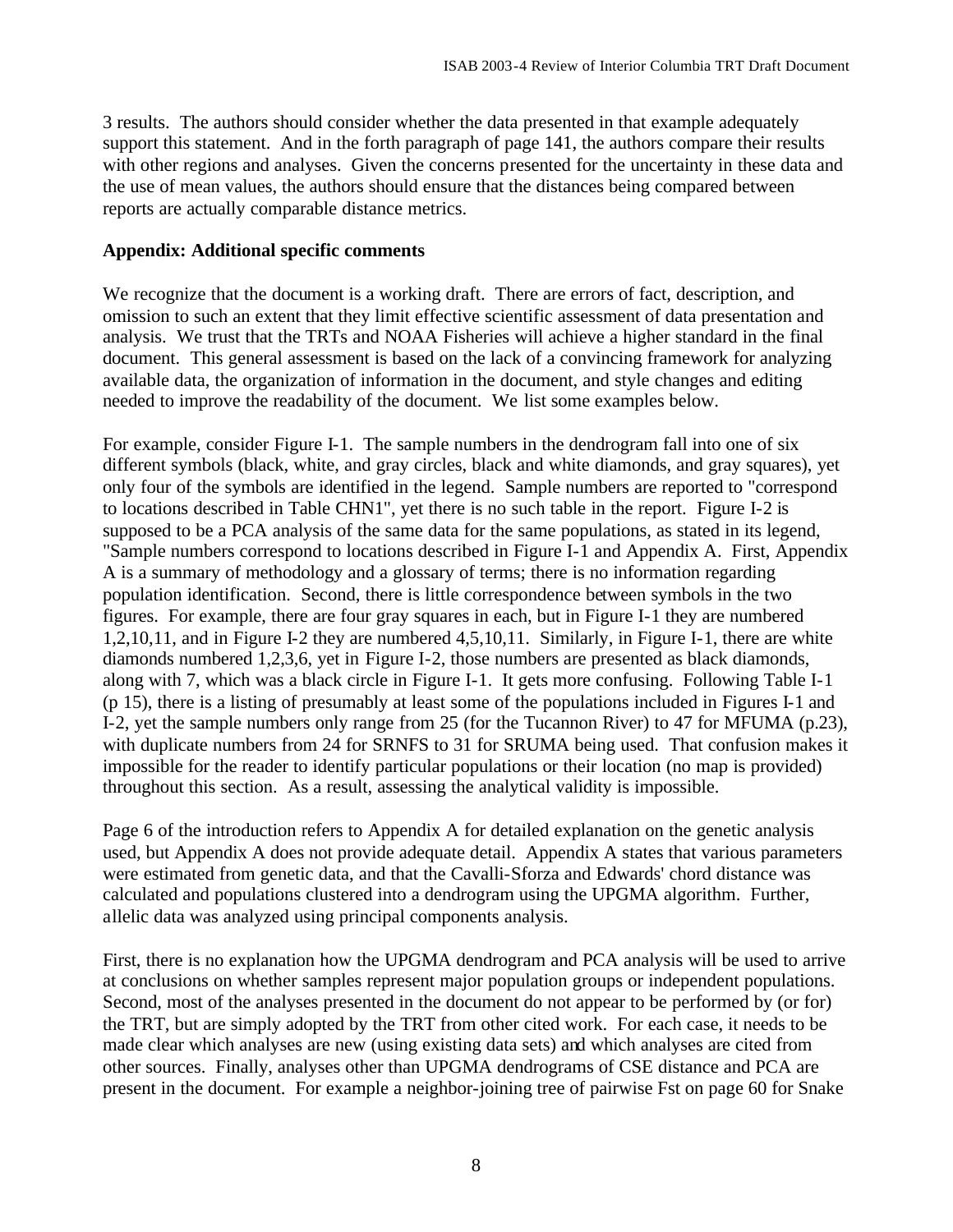River steelhead and a dendrogram (unspecified method) of pairwise Nei genetic distance for John Day steelhead on page 95. How are these different kinds of analysis synthesized? Are some given more weight? If so, why?

The discussion of population size on page 8 notes that different methods of estimating the size of a breeding population necessary to reduce genetic risks of small population sizes vary by an order of magnitude. Some discussion of the reasons and implications for such a large variation between methods would be helpful.

More discussion regarding the pros and cons of using environmental characteristics as weak proxies for population structure (p.8) would be helpful.

How is influence of hatchery fish defined (p.10)?

Results of cluster analysis and principal component analysis are presented (e.g. Figures I-1 and I-2 and others in following ESU discussions) without explanation. Some text should be included to describe each of these methods and their properties. What can be safely concluded? What are the limits of interpretation? Also, some text should define terms such as Cavalli Sforza and Edwards' chord distance and Nei genetic distance, as well as explain how dendrograms and PC graphs are interpreted. Statistical results of analyses should be presented, not just graphics. (Maybe these are in appendices). A Figure titled UPGMA dendogram of Lower Columbia and Deschutes River steelhead based on CSE chord distances (p.94), for example, should not be presented with only a publication citation. The need to communicate with diverse audiences should be kept in mind.

A noticeable example of failure to provide enough detail is Figure IV-2 (p.60). A figure this complicated cannot be presented without explanation and discussion.

The document should be more specific in descriptions of populations. E.g. #27, Wenaha River (GRWEN) (p.16), instead of saying this group meets the criteria of an independent population, specify which criteria it meets.

The comment about needing more text explanation of tables and figures applies throughout. For example, Table I-2 may be comprehensible to those who put it together or to those specialists who look at these all the time, but it is not generally communicative, and needs more documentation of statistical methods and additional explanatory text on how to interpret results Tables II-2 and II-3 (p.43), and other similar tables throughout, need explanation and interpretation. The expanded documentation and explanation is necessary for the wider audience, and will even be useful to the authors after some time has passed and memories have faded. This is needed for figures and tables in each ESU discussion.

Appendix A has more detail about methods, but these are still quite condensed and under-defined.

The relevance of pre-European spawning areas as a benchmark should be explained (e.g., p.27, discussion of Hells Canyon Dam). Could spawning areas existing immediately pre-Hells Canyon Dam construction be just as valid as pre-European conditions? The pre-European impact standard is used throughout, so some explanation should be given up front as to why. (Is it required, a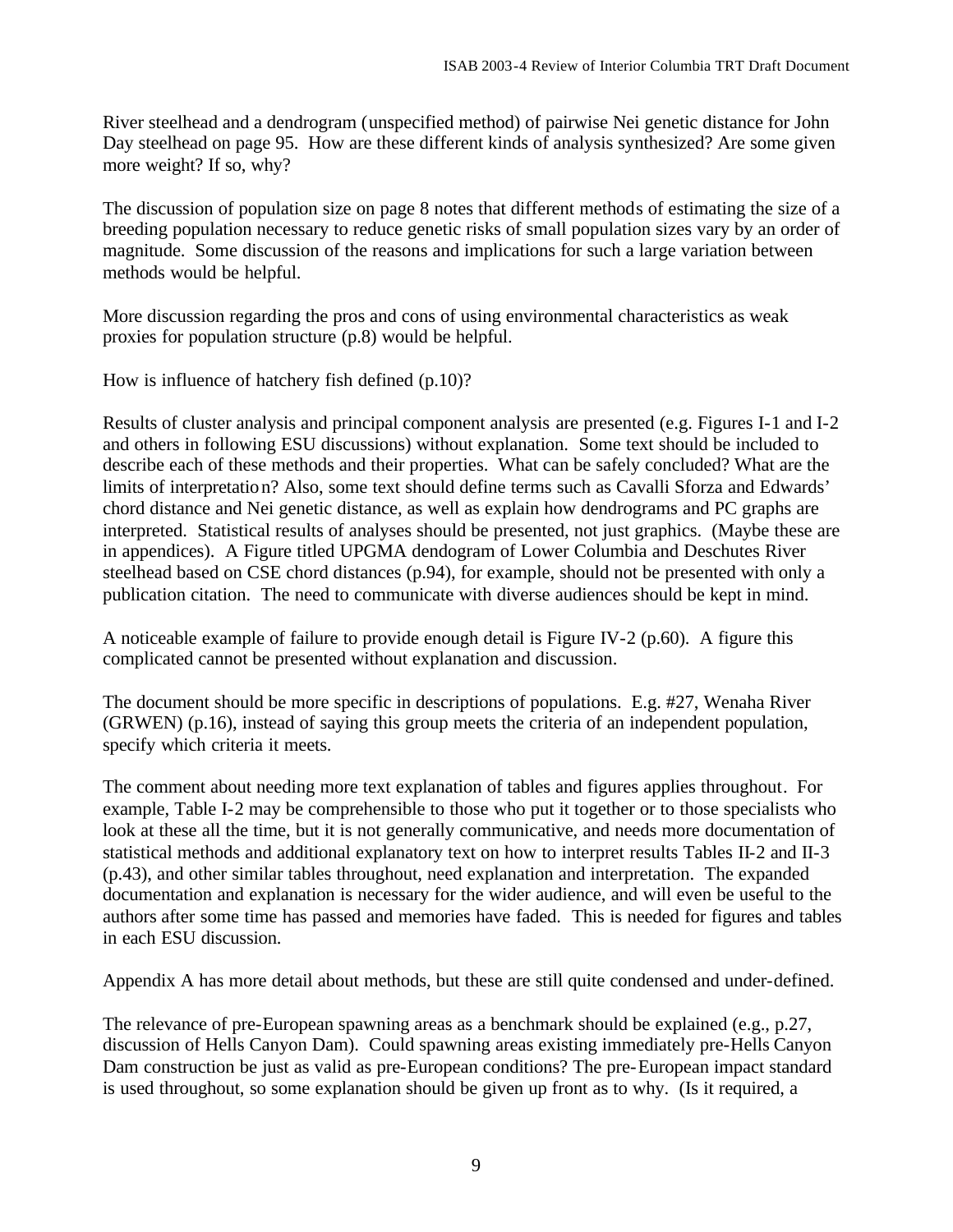convenience, or what? What is its relevance to recovery efforts given present land and river uses?)

The sections Monitoring and Evaluation Needs (pp.27, 47, 52, 69, etc.) are helpful inclusions, especially since some thought has gone into prioritizing needed data. Some effort should be put into making these lists as specific as possible, since they may guide the preparation of proposals submitted to the NPCC Fish and Wildlife Program and other funding sources. For example, when the document states that finer scale data collection is needed, it should be specific as to scale. Having the lists will help those preparing proposals and also encourage some consistency throughout the Interior Columbia River Domain. A minor editorial and semantic point: instead of interchangeably using the terms "data" and "information" in these lists, the report should be consistent in using data when that is the need described.

A need for data on hatchery outplantings throughout the basin is identified: are these data available through the Council's APRE effort?

When findings of other research are summarized in tables (e.g. Table II-1), more detail and discussion of these findings should be provided. For example, on p.42 there is a statement Ford et al. (2001) also present analyses of demographic correlation and describe several habitat features. The reader is referred to Table II-1, which is a summary of data analyzed. What are the results of this analysis? What are its implications? What is its relevance? All these should be included in the text.

Maps throughout need to be clearer.

On p.45 the sentence "Mullan (1992) did not believe that..." needs a little more context.

P.48, Table II-6: how should the column "habitat" under within-population diversity be interpreted?

Figure VI-6 (p.100) was blank.